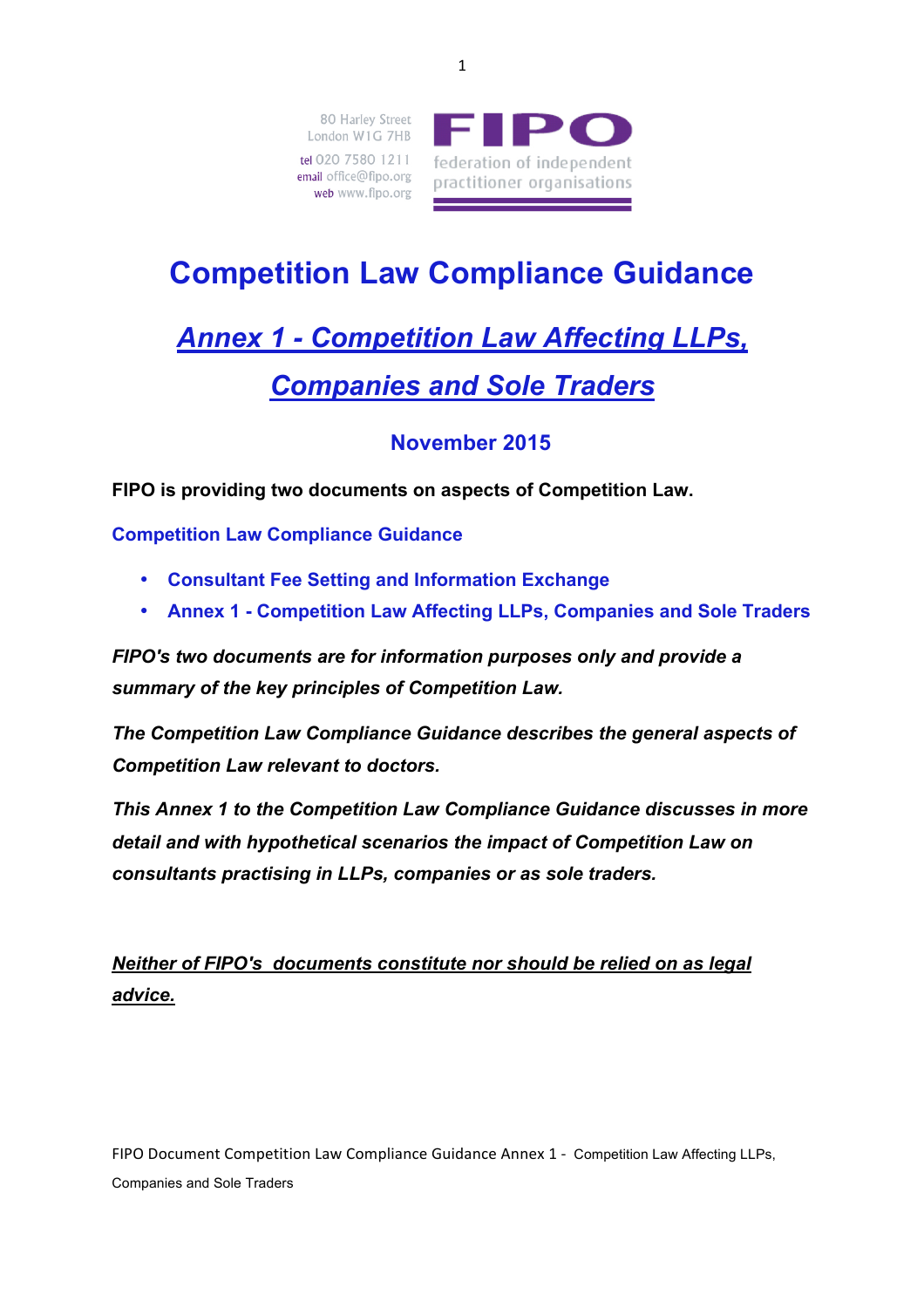# *Annex 1 - Competition Law Affecting LLPs, Companies and Sole Traders*

### **Consultant Case Scenarios: Discussion Document**

#### **INTRODUCTION AND BACKGROUND**

*In FIPO's initial document "Competition Law Compliance Guidance - Fee Setting and Information Exchange' the general principles of Competition Law were described.*

*The private healthcare sector has received scrutiny by the Competition and Markets Authority ("CMA") in recent years, in particular in its investigation into anticompetitive information exchange and pricing agreements where a membership organisation (CESP) of many Limited Liability Partnerships ("LLPs") of private consultant eye surgeons admitted breaching UK competition law and agreed to pay a fine of £382,500 (reduced from £500,000). Consultants are referred to the CMA's decision in its investigation which can be found here:* 

*https://www.gov.uk/government/news/cma-confirms-fine-as-it-completes-eyesurgeons-investigation*

*Consultants practise as "economic entities" which may be as individuals (sole traders) or within another structure such as an LLP or limited company. When consultants operate as such "economic entities" they are treated as "undertakings" and competition law applies to all such entities. Consultants practising within a single economic entity such as an LLP (without a separate partner or shareholder with competing activities) are not treated as being in competition with each other. They are therefore able to agree fee levels and other terms of supply imposed by that entity because they are treated as a single economic unit for competition law purposes.*

*An LLP consultant partner may want to offer his services both through the LLP and independently as a sole trader ("Hybrid Structure"). The LLP partner consultant providing services outside the LLP is a "Hybrid Partner".*

FIPO Document Competition Law Compliance Guidance Annex 1 - Competition Law Affecting LLPs, Companies and Sole Traders *This Annex 1 to FIPO's Competition Law Compliance Guidance provides a more detailed review of the potential competition issues arising in a Hybrid Structure. It uses a simplified "Base Case Scenario" with examples of possible variations in order*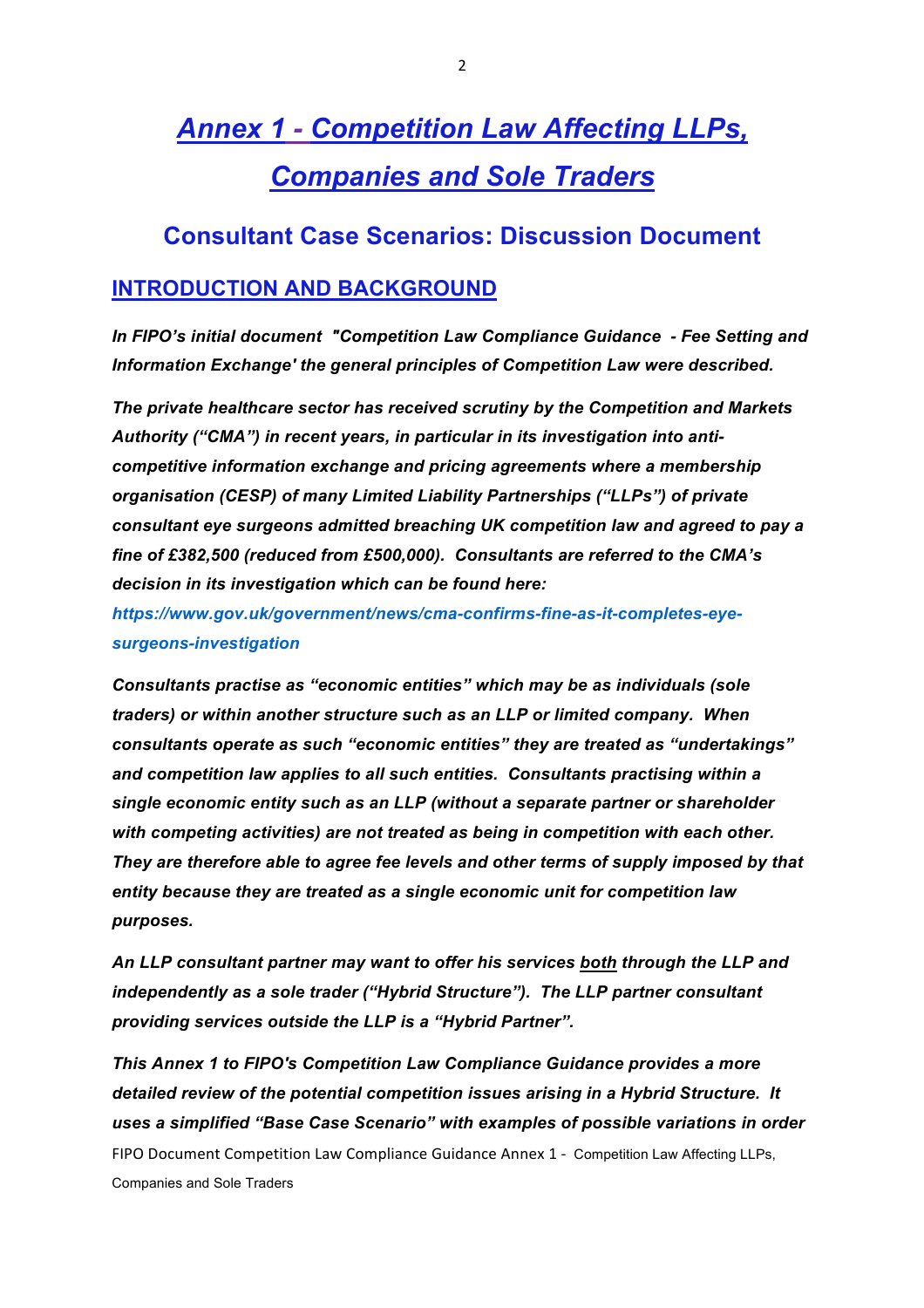*to illustrate the potential scenarios. In each hypothetical example we consider whether any competition law concerns would arise if the Hybrid Partner engages in outside services for various procedures and in various capacities.* 

*The examples are highly simplified in order to illustrate a particular issue. Other scenarios may well exist in real practice. The fees quoted in these examples are not based on the actual benefits quoted by any Private Medical Insurer ("PMI") and are used for illustrative purposes only.*

*The application of competition law is highly fact-specific and depends on the economic context. Consultants should seek legal advice if in doubt about the application of competition law to their own particular private practice arrangements.*

## **THE BASE CASE SCENARIO**

**"Hernia LLP" is a partnership of four consultant surgeons who practise in Anytown. Hernia LLP has a dedicated facility for performing day case hernia surgery and providing pre and post-operative consultations. No other type of surgery is performed in the Hernia LLP premises which provides facilities for day care hernia repairs and out-patient consultations.**

**All four consultants working as partners in Hernia LLP have some degree of other professional work that is not conducted through Hernia LLP.** 

**Two of the Hernia LLP partner consultants (consultants A and B) have been in practice for over 10 years. The other two Hernia LLP partner consultants (consultants C and D) started in independent practice since 2010. Consultant E is a very recently appointed consultant to the NHS and wishes to join Hernia LLP.**

**Hernia LLP offers the "Hernia Package" (comprising the operation, one pre-operative and one post-operative consultation but excluding the anaesthetic) at a package price of £600. An initial consultation alone costs £150. This applies for all patients whether insured or self-pay.** 

**All consultants adhere to Hernia LLP's agreed charges. All fees are pooled and then profits are distributed equally to the four partners after administrative and other practice expenses have been paid.**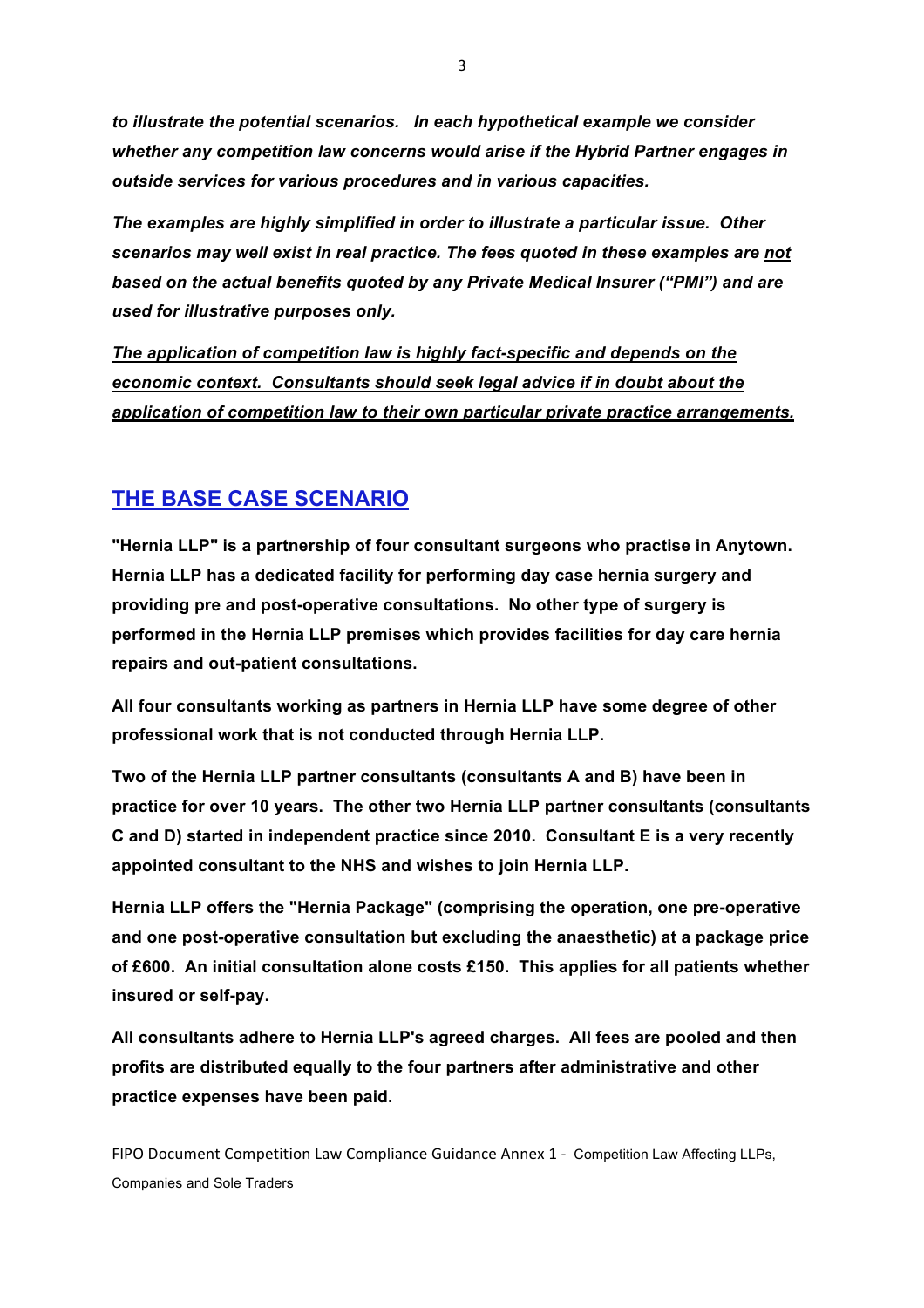## **HYPOTHETICAL SCENARIOS**

**There are 6 hypothetical scenarios considered that might affect Hernia LLP. In Scenarios 1 – 5 let us assume and, unless otherwise specified, that all four consultant partners are able to set their own fees for any work performed outside Hernia LLP.** 

**Thus, apart from scenario 6, they are all hypothetically unconstrained by any restrictive PMI insurance policies which require them to charge according to rates set by the PMIs (i.e. none are Fee Assured/Fee Approved in scenarios 1-5). Scenario 6 considers the impact of consultant fee restrictions imposed to varying degrees by certain PMIs on Hernia LLP.**

## **HYPOTHETICAL EXAMPLE 1: NON-CLINICAL SURGICAL SERVICES**

Consultant A produces written medico-legal reports for solicitors ("medico-legal services") in his capacity as a sole trader and working at home or in the local private hospital.

#### **Analysis Example 1**

Medico-legal reports are not part of the patient consultation process that typically involves the diagnosis of a particular condition which may lead the patient to surgery or other forms of treatment.

Competition concerns do not arise in this scenario because the LLP services provided through Hernia LLP do not compete with the medico-legal services provided by consultant A in his capacity as a sole trader.

The same reasoning would apply to the following other non-clinical services:

- fees for lectures and paid professional advice to various bodies
- cremation forms, blind registration and other "official" forms and certificates for which a fee is chargeable
- money earned from other sources, e.g. reports for participation in drug and equipment trials and/or research for design and development of equipment, software etc, royalty fees from manufacturing companies or from publishers (relating to books and other publications).

FIPO Document Competition Law Compliance Guidance Annex 1 - Competition Law Affecting LLPs, Companies and Sole Traders

4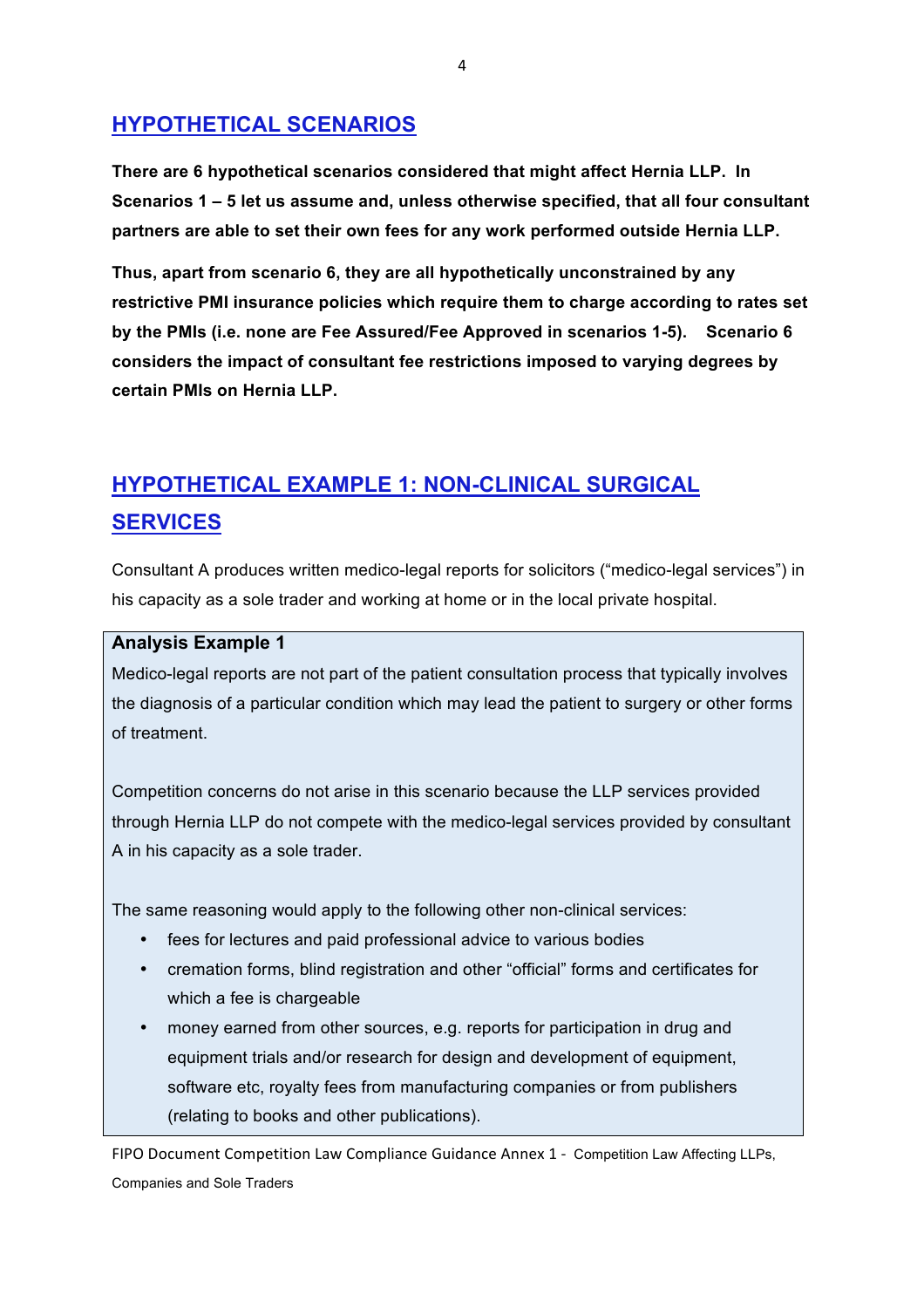In each of these cases consultant A would be permitted to conduct the non-clinical services outside Hernia LLP.

### **HYPOTHETICAL EXAMPLE 2: OTHER SPECIALIST PROCEDURES**

All the four partners in Hernia LLP also perform specialist complex colorectal, upper gastrointestinal and other forms of surgery in their capacity as sole traders. They work in a local private hospital and set their own (different) fees for these operations which typically will be around £700- £1,000 depending on the procedure.

#### **Analysis Example 2**

Competition concerns do not arise in this scenario because the LLP services provided through Hernia LLP are not a substitute for, and therefore do not compete with, the more complex specialist abdominal surgery provided by the partners elsewhere in their capacity as sole traders.

### **HYPOTHETICAL EXAMPLE 3: PACKAGED SERVICES**

Consultant B proposes to offer hernia consultations and surgery in his capacity as a sole trader on two separate pricing plans in another local private hospital in Anytown. To do this he is offering: (1) a packaged deal (comprising the operation, one pre-operative and one post-operative consultation but excluding the anaesthetic); and (2) an unbundled deal (i.e. where the consultation and surgery services components are priced on a standalone basis).

#### **Analysis Example 3**

As the consultation and operation offered by consultant B in his capacity as a sole trader are clinically identical to those services provided through Hernia LLP, they compete with each other and prices should be set independently.

Consultant B is not permitted to agree fees with the other Hernia LLP partner consultants for the Hernia LLP Package whilst he also provides competing hernia consultation and surgery services outside Hernia LLP.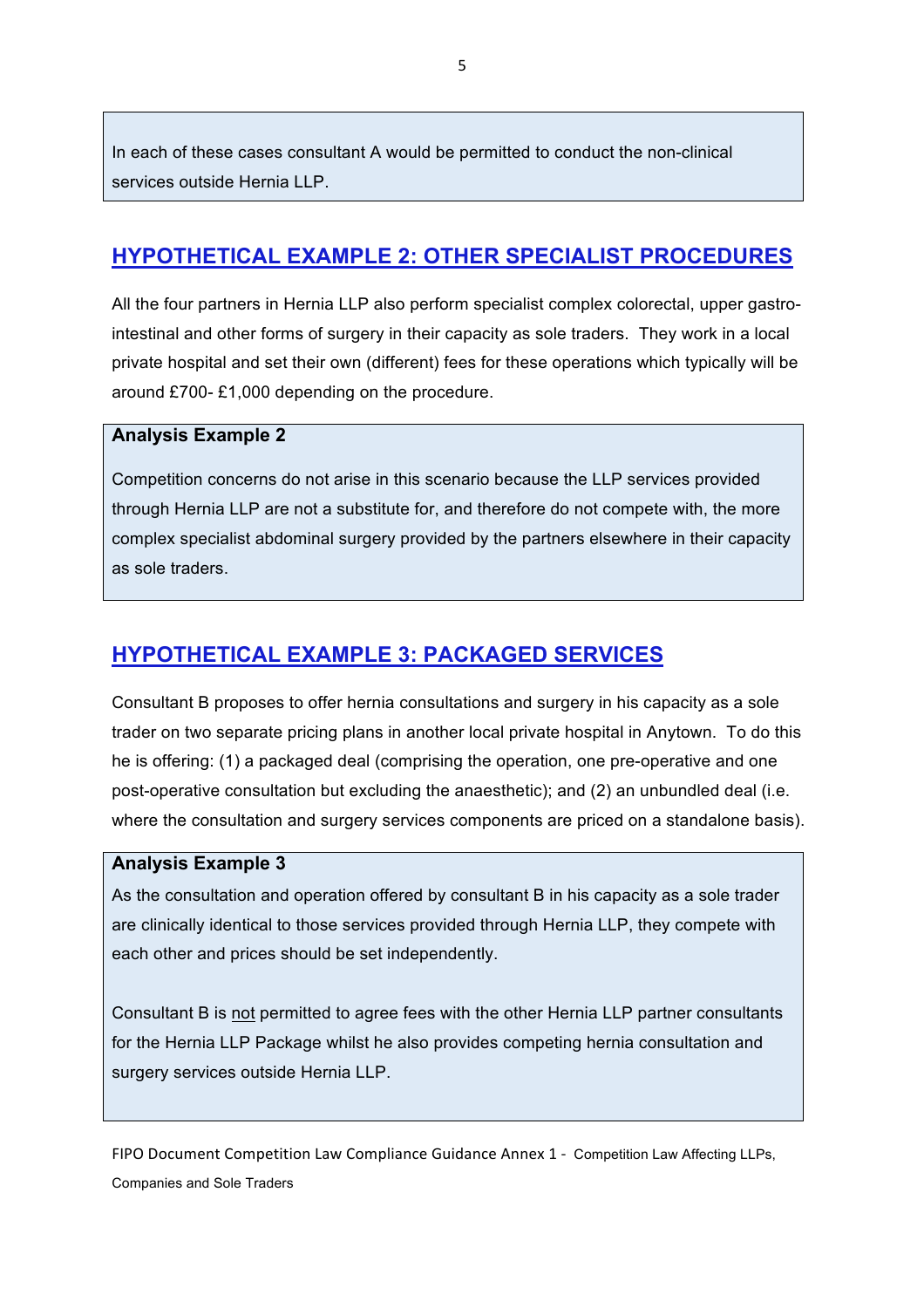Competition concerns arise in relation to the provision of a packaged offering outside Hernia LLP because this competes head on with the Hernia Package. Competition concerns will also arise in relation to the unbundled offering outside Hernia LLP. This is because consultant B has access to commercially sensitive information on the Hernia Package (including prices, price components, costs or profitability) and the sharing of such information between competitors is viewed strictly by the competition authorities. In the CESP case the CMA considered that the sharing of future pricing information limits the ability of competitors to make their pricing decisions independently, and they are assumed to take such information into account when setting their pricing. As a result, the sharing of pricing information amongst the Hernia LLP partners while one of them maintains a competing outside business is likely to be unlawful without there being a need to show any effects on the market.

The fact that prices for the Hernia LLP Package are publicly available does not, by itself, remove competition concerns. In general, exchanges of genuine public information among competitors are unlikely to constitute an infringement of competition law. However, for information to be genuinely public, obtaining it should not be more costly or difficult for patients and parties unaffiliated to the closed group (here the Hernia LLP partners) who have access to the information through non-public channels such as through the accounts of Hernia LLP. For example, early release of the information to Hernia LLP partners before it is made public could still render it commercially sensitive in the period before it is more widely available. If the information is as easily accessible to the public and in the same form and at the same time as it is to the Hernia LLP partners, it is unlikely to be treated as commercially sensitive.

If, on the other hand, a Hernia LLP patient is required for medical reasons to spend a night in the same local hospital and is operated on at that hospital by consultant B and charged as a Hernia LLP patient at the partnership's agreed rates (which are paid in to Hernia LLP), then there would be no competition concerns. In this situation, the patient is a patient of Hernia LLP and the reason he is not being treated at the Hernia LLP unit is medical – the hospital in this case is not competing with Hernia LLP for the underlying clinical service package (it is providing the facilities for delivery of part of the service).

FIPO Document Competition Law Compliance Guidance Annex 1 - Competition Law Affecting LLPs, Companies and Sole Traders

6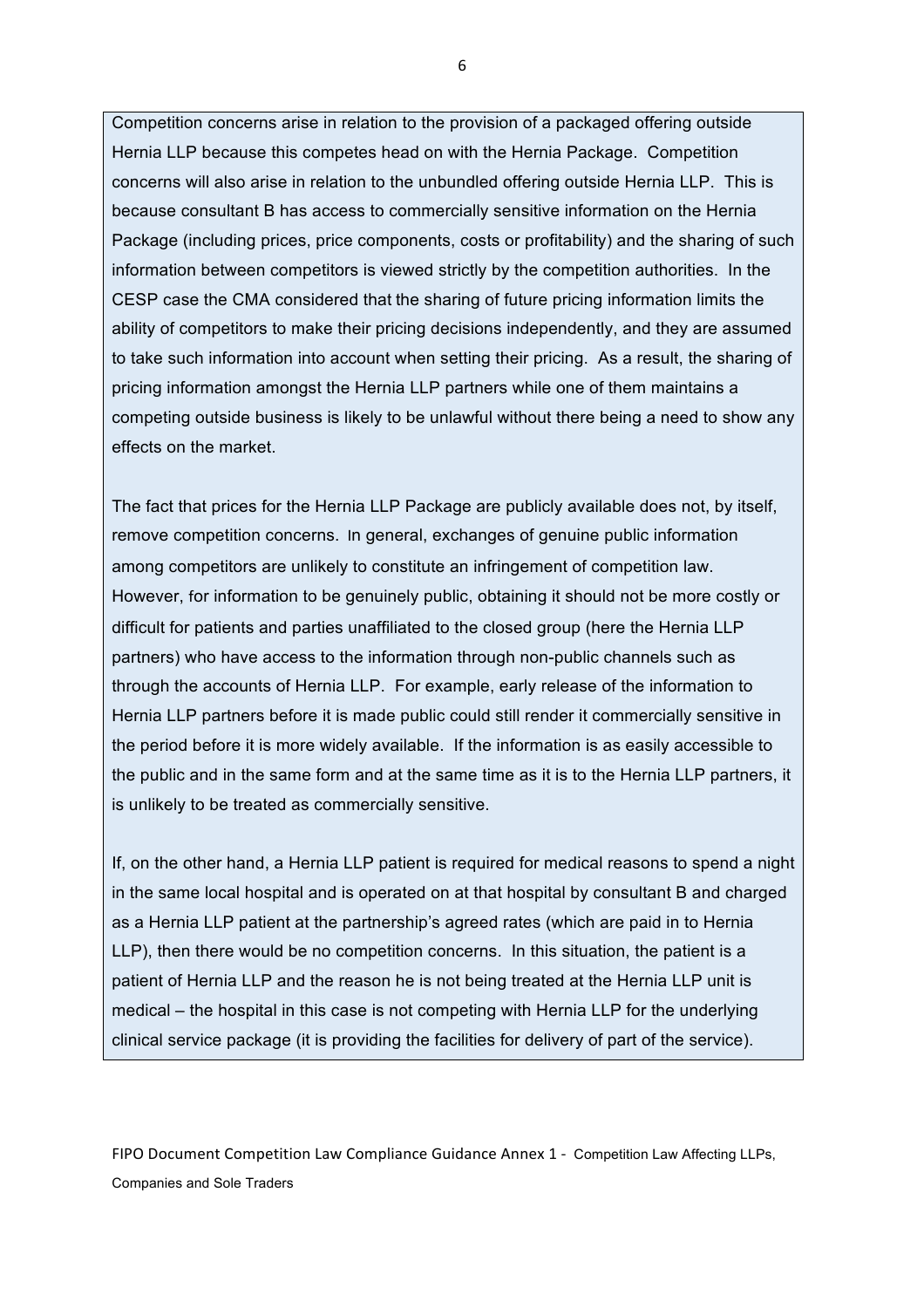## **HYPOTHETICAL EXAMPLE 4: COMPETITION AT THE GEOGRAPHIC LEVEL**

This question revolves around how far geographically Hernia LLP's pricing may be subject to competitive constraints from similar units or hospitals. Hernia LLP tends to attract patients who live within a 50 km radius of Anytown. All Hernia LLP consultant partners live within 20 km of Anytown.

However, consultant C is willing to travel to other hospitals or units outside of Anytown to provide hernia consultations and surgery in his capacity as a sole trader, including:

- The XX Hospital 100 km from Anytown
- The YY Hospital 50 km from Anytown
- The ZZ Hospital 20 km from Anytown

#### **Analysis Example 4**

Competition takes place at

- a) the product/service level (i.e. competition between procedures) and
- b) at the geographic level (i.e. competition between units and consultants in different locations).

If the services offered through these other hospitals are essentially the same as those offered through the Hernia Unit(Hernia LLP), the starting point is that Hernia LLP and these other hospitals should compete with each other. Therefore, consultant C is not permitted to fix fees with his other Hernia LLP partners at the Hernia LLP rate while at the same time pricing equivalent services separately as a sole trader (see example 3 above).

The geographic sphere of competition is less easy to define. There is insufficient information available in this example to conclude what is the relevant geographic market and whether, for example, Hospital XX (100 km away) is outside the geographic area for competition with Hernia LLP. This will depend on both demand and supply-side factors.

From the demand-side, it is relevant to consider whether, and to what extent, patients using Hernia LLP would consider services at the other hospitals to be substitutable. From the supply-side, it is relevant to consider whether and to what extent consultants consider the different units to be substitutes. In each case relevant factors include the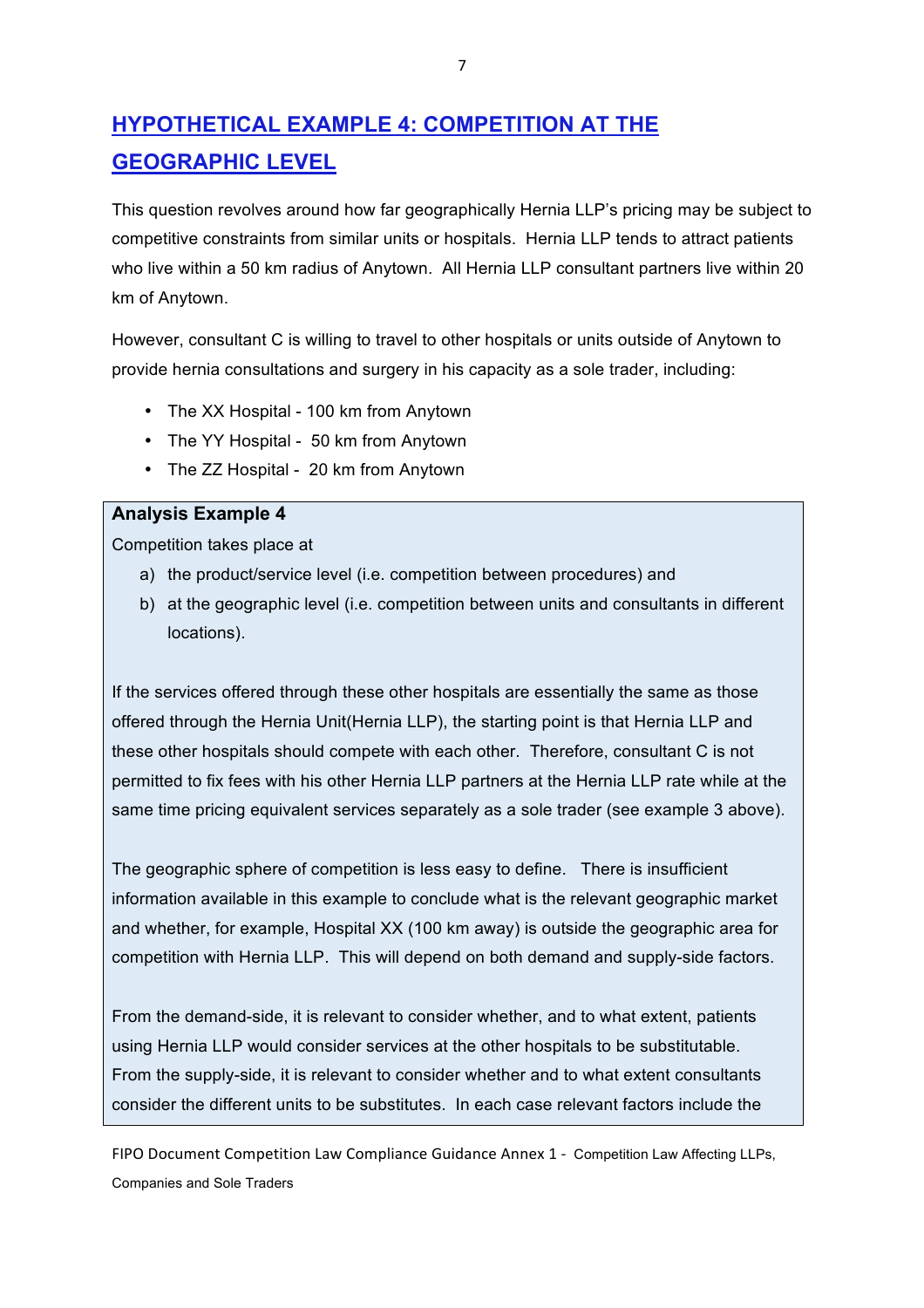distance to be travelled from the individual's home (whether the patient or the consultant) and any other factors specific to the particular unit such as the quality of facilities, reputation and accessibility.

When seeking to determine the relevant geographic market in which Hernia LLP competes, previous competition law cases are informative but inconclusive. Each case must be looked at on its facts. While it may be reasonable to conclude that competition takes place at the regional level (say, where the widest geographic market includes Hospital YY and Hospital ZZ) there may be wider national elements of competition which would bring Hospital XX into the relevant market.

A routine procedure such as a hernia repair is likely to be available at a greater number of hospitals in different localities, whereas certain highly specialised conditions (such as paediatric cardiac surgery) would tend to draw patients from a much wider geographical area.

When considering the geographic market, even though most factors may point to a regional market in this case, it could be that some constraint is exerted at a national level, for example where pricing in a wider market exerts some pricing pressures 'at the margins'.

#### **HYPOTHETICAL EXAMPLE 5: NHS ARRANGEMENTS**

Consultant D carries out NHS waiting list work as an NHS consultant where NHS agreed fees are paid to him directly as an individual in his capacity as a sole trader operating outside Hernia LLP.

Consultant E is a very recently appointed consultant with tougher fee restrictions placed on him by certain PMIs. He works primarily as an NHS employee and wishes to join Hernia LLP as a partner to allow him to carry out some limited private work on Hernia LLP's terms. His arrangements with PMIs now mean that his average package rates are lower than all the other Hernia LLP partners.

#### **Analysis Example 5**

Consultant D, a Hernia LLP partner, may carry out NHS waiting list work in his capacity as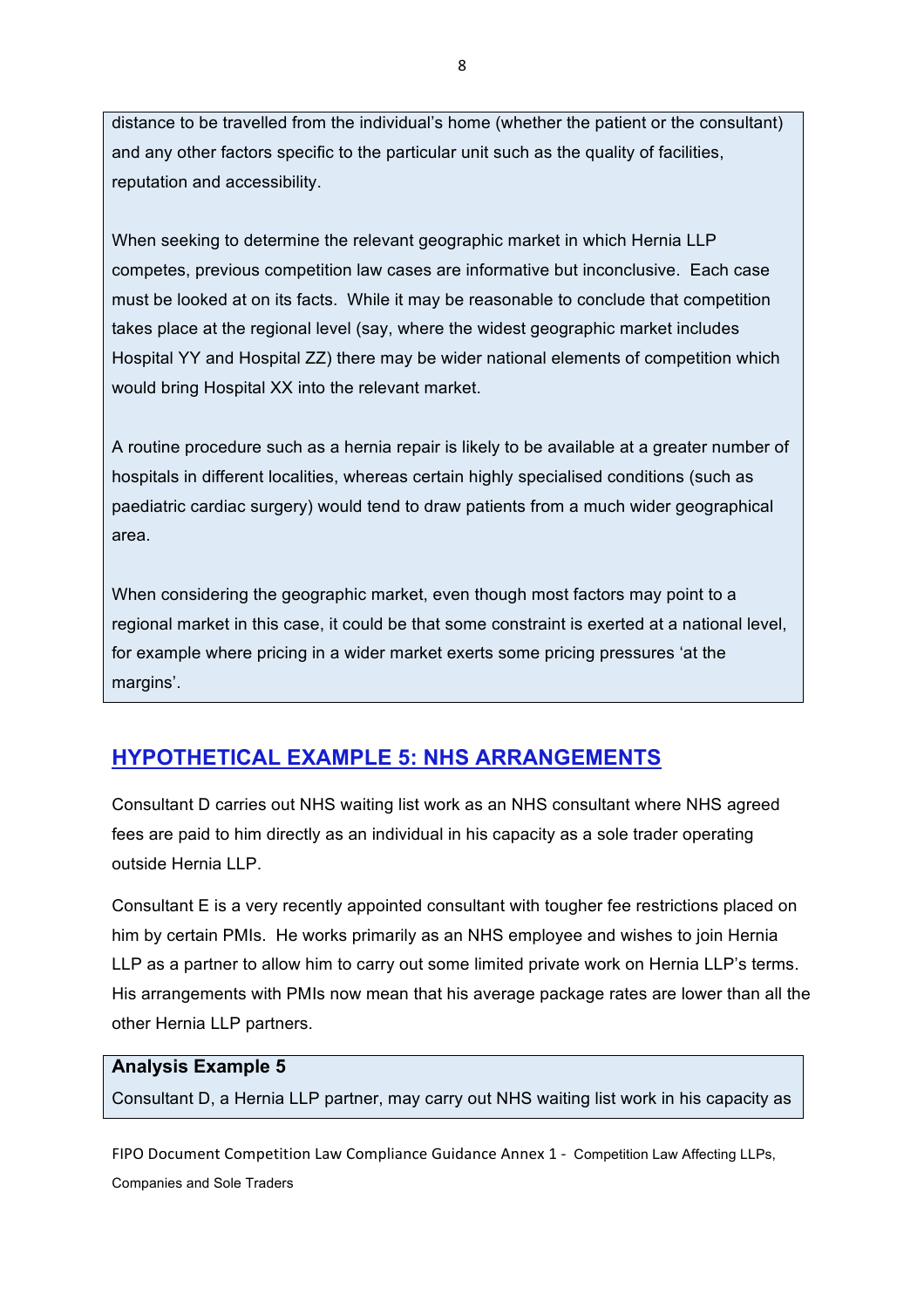a sole trader without this raising competition issues. The fact that consultant D has access to pricing information for services conducted through Hernia LLP cannot affect price competition in relation to NHS waiting list work. The consultant will typically be offered a fixed or sessional rate for the work by the NHS which he is free to accept or reject. The patients who are treated through the NHS waiting list channel are not actual or potential contenders for treatment through Hernia LLP which operates only in the private healthcare market.

When consultant E works for the NHS as an employee he is not an "undertaking" for competition law purposes. Competition law does not prevent consultant E engaging in other economic activity through an undertaking such as, for example, performing private work for a fee as a sole trader or through Hernia LLP (but not via both routes where he is providing competing services – see example 3 above).

However, Hernia LLP may not wish to engage this newly appointed consultant who can only charge at lower fee rates than all the other partners and thus it may not be commercially viable for him to be admitted to the partnership and take advantage of shared costs and the facility.

## **HYPOTHETICAL EXAMPLE 6: PRIVATE MEDICAL INSURER (PMI) ARRANGEMENTS**

The previous examples assumed that all four partners in Hernia LLP were able to charge their own level of fees for insured patients, i.e. they all charged the agreed Hernia LLP package price of £600. In the following scenario the four Hernia LLP partners have different arrangements with various PMIs which can affect how much they can charge for their individual services.

Consultant A has agreed with certain PMIs to only charge according to the benefits laid down by the PMI (Fee Assured/Fee Approved) and for these insurers he must submit to their benefit rates via Hernia LLP. He thus only earns, on average, £500 per Hernia LLP package for his patients.

Consultant B has not agreed to charge within PMI rates (non-Fee Assured or Fee Approved) and submits accounts via Hernia LLP for the standard package price of £600.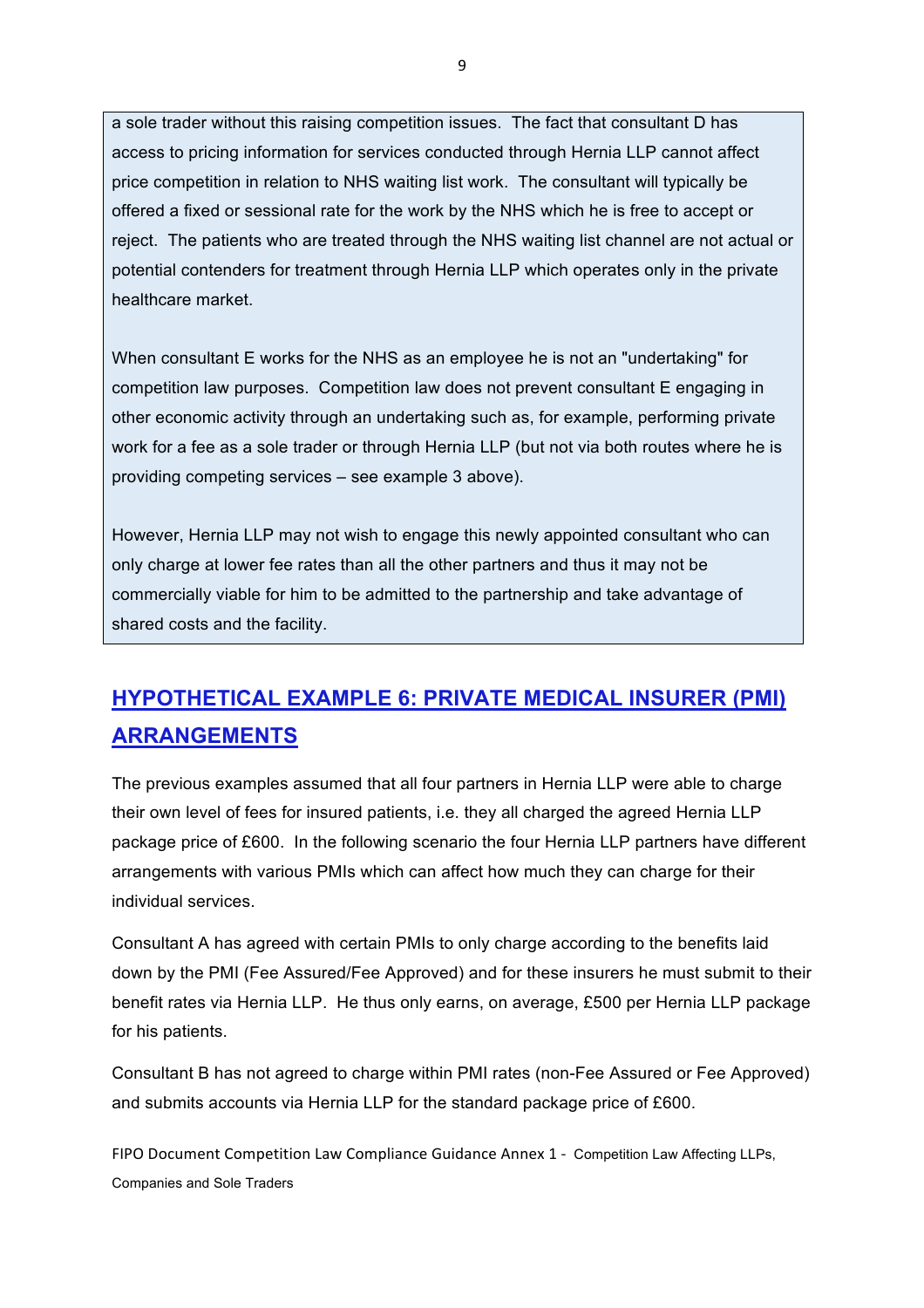Consultants C and D can only charge the fixed reduced fee rates imposed by certain PMIs on consultants appointed since 2010 which also include restrictions on consultation fees. They earn on average £425 per Hernia LLP package as the restrictions placed on them by certain PMIs are harsher than those on more senior consultants who are Fee Assured/Fee Approved.

Consultant C has an opportunity to provide hernia consultations and surgery services in his capacity as a sole trader at the local private hospital which is not part of Hernia LLP but is also based in Anytown. However, as noted above, he is fee restricted with various PMIs and can therefore only charge £425 for the services provided under the Hernia LLP package.

#### **Analysis Example 6**

The starting point is that while consultant C retains his status as a sole trader he operates as an economic entity or "undertaking" that is separate from Hernia LLP. He would therefore be expected to set his fees as a sole trader independently of Hernia LLP. While this situation might in practice lead to him charge the same level of fees as Hernia LLP competition law requires that he sets those fees independently of his competitors. Such fees should be arrived at as a result of his own assessment of what is an appropriate price and which is not subject to distortion as a result of any privileged access to commercially sensitive information of competitors. In this regard, the example is no different to consultant B in example 3 above and would give rise to competition concerns.

However, the position is more complex because unlike consultant B, consultant C can only charge £425 for these particular clinical services – whether or not he operates through Hernia LLP or outside - whereas consultant B can vary his charges. Due to his newly appointed and fee restricted status, higher charges would mean automatic loss of PMI recognition for consultant C. Such a loss of major PMI recognition would make consultant C's practice (and position as a partner in Hernia LLP) unsustainable. He cannot charge below the PMI imposed rates because it is not economically sustainable for him to do that, even before he meets his share of expenses of the LLP.

A further complication emerges from this example. The notion of a "standard Hernia LLP package price" for a specific service is most likely to be constrained by the arrangements that individual consultant partners have with various PMIs. As seen in this example, whereas consultant B is not constrained by any arrangements with PMIs all the other consultants are constrained (and at different rates).